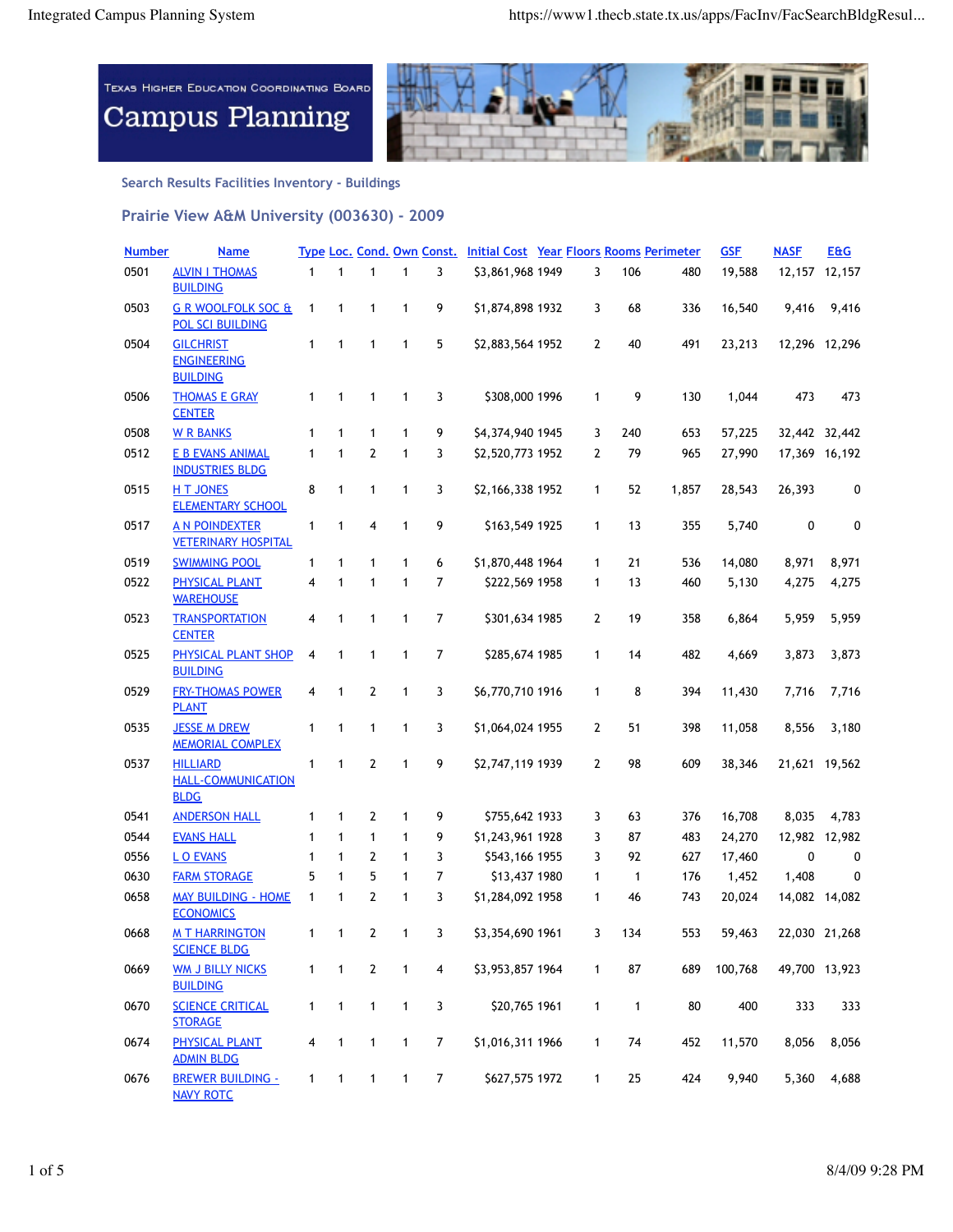| 0682 | <b>FARM SHOP</b>                                        | 1            | $\mathbf{1}$ | 1              | $\mathbf{1}$ | 7              | \$105,682 1973   | 1              | 11           | 302   | 5,516   | 0             | 0     |
|------|---------------------------------------------------------|--------------|--------------|----------------|--------------|----------------|------------------|----------------|--------------|-------|---------|---------------|-------|
| 0686 | <b>BURLESON-WARE HALL</b><br>- ARMY ROTC                | $\mathbf{1}$ | $\mathbf{1}$ | $\mathbf{1}$   | $\mathbf{1}$ | $\overline{7}$ | \$490,338 1973   | 1              | 30           | 574   | 11,460  | 9,894         | 7,195 |
| 0687 | <b>HENRIETTA FARRELL</b><br><b>HALL</b>                 | 3            | 1            | $\mathbf{1}$   | 1            | 6              | \$1,390,183 1973 | 1              | 30           | 585   | 31,666  | 16,566        | 1,170 |
| 0688 | <b>OWENS-FRANKLIN</b><br><b>HEALTH CLINIC</b>           | 3            | 1            | $\mathbf{1}$   | $\mathbf{1}$ | 5              | \$2,634,645 1977 | 3              | 156          | 606   | 36,397  | 25,221        | 0     |
| 0689 | <b>HOBART THOMAS</b><br><b>TAYLOR SR HALL</b>           | 1            | 1            | $\mathbf{2}$   | 1            | 3              | \$5,330,593 1976 | 2              | 198          | 1,202 | 100,158 | 58,679 57,473 |       |
| 0702 | <b>MEAT GOAT BUILDING</b><br>#1                         | 1            | 1            | $\mathbf{1}$   | $\mathbf{1}$ | 7              | \$10,168 1977    | 1              | 1            | 260   | 4,000   | 3,871         | 1,355 |
| 0704 | <b>CLWILSON</b><br><b>ENGINEERING</b><br><b>COMPLEX</b> | 1            | $\mathbf{1}$ | $\overline{2}$ | $\mathbf{1}$ | 5              | \$3,001,704 1978 | $\overline{2}$ | 118          | 826   | 63,268  | 28,387 28,043 |       |
| 0706 | <b>WEIGHT TRAINING</b><br><b>BUILDING</b>               | 3            | $\mathbf{1}$ | $\mathbf{1}$   | $\mathbf{1}$ | 3              | \$103,642 1982   | 1              | $\mathbf{2}$ | 226   | 2,136   | 1,622         | 0     |
| 0707 | E KIKA DE LA GARZA<br><b>BUILDING</b>                   | 5            | 1            | $\mathbf{1}$   | $\mathbf{1}$ | 3              | \$1,552,077 1983 | 1              | 33           | 409   | 7,920   | 4,794         | 1,675 |
| 0708 | <b>ENVIRONMENTAL</b><br><b>CHAMBERS BUILDING</b>        | 5            | 1            | $\mathbf{1}$   | $\mathbf{1}$ | $\overline{7}$ | \$111,488 1983   | 1              | 1            | 200   | 2,400   | 2,350         | 823   |
| 0709 | <b>GOAT AUXILIARY</b><br><b>BUILDING</b>                | 5            | 1            | 3              | 1            | 3              | \$210,396 1983   | 1              | 7            | 188   | 1,920   | 0             | 0     |
| 0710 | <b>GOAT DAIRY BUILDING</b>                              | 5            | $\mathbf{1}$ | $\mathbf{2}$   | $\mathbf{1}$ | 3              | \$492,301 1983   | 1              | 6            | 156   | 1,440   | 954           | 334   |
| 0712 | <b>MEAT GOAT BUILDING</b><br>#2                         | 5            | 1            | 1              | $\mathbf{1}$ | 7              | \$53,616 1983    | 1              | 2            | 241   | 3,200   | 3,200         | 1,120 |
| 0713 | <b>MEAT GOAT BUILDING</b><br>#3                         | 5            | 1            | $\mathbf{1}$   | $\mathbf{1}$ | 7              | \$53,616 1983    | 1              | 3            | 261   | 3,000   | 2,976         | 1,041 |
| 0714 | <b>GOAT REPRODUCTION</b><br><b>BUILDING</b>             | 5            | 1            | 1              | $\mathbf{1}$ | 7              | \$123,385 1983   | 1              | 3            | 361   | 4,500   | 4,497         | 1,574 |
| 0715 | <b>GOAT NUTRITION</b><br><b>BUILDING</b>                | 5            | 1            | $\mathbf{1}$   | $\mathbf{1}$ | 7              | \$120,346 1983   | 1              | 3            | 361   | 4,500   | 4,358         | 1,525 |
| 0716 | <b>GOAT YEARLING</b><br><b>BUILDING</b>                 | 5            | 1            | 1              | $\mathbf{1}$ | 7              | \$137,256 1983   | 1              | 3            | 361   | 4,500   | 4,485         | 1,570 |
| 0717 | <b>GOAT MATERNITY</b>                                   | 5            | 1            | $\mathbf{1}$   | $\mathbf{1}$ | 7              | \$112,913 1983   | 1              | 3            | 361   | 4,500   | 4,485         | 1,570 |
| 0718 | <b>MACHINERY STORAGE</b>                                | 5            | 1            | $\mathbf{1}$   | $\mathbf{1}$ | 7              | \$31,808 1983    | 1              | 1            | 360   | 4,500   | 2,925         | 0     |
| 0719 | <b>FARM EQUIPMENT AND</b><br><b>HAY STORAGE</b>         | 5            | 1            | $\mathbf{1}$   | $\mathbf{1}$ | 7              | \$116,488 1983   | 1              | 7            | 361   | 4,500   | 4,421         | 1,547 |
| 0720 | <b>SANITARY LANDFILL</b><br><b>OPERATIONS</b>           | 4            | $\mathbf{1}$ | $\overline{7}$ | $\mathbf{1}$ | 7              | \$120,960 1982   | 1              | 6            | 108   | 648     | 0             | 0     |
| 0721 | <b>SANITARY LANDFILL</b><br><b>STORAGE BUILDING</b>     | 4            | 1            | $\overline{7}$ | $\mathbf{1}$ | 7              | \$13,815 1982    | $\mathbf{1}$   | $\mathbf{1}$ | 72    | 315     | 0             | 0     |
| 0722 | <b>SANITARY LANDFILL</b><br><b>EQUIPMENT SHED</b>       | 4            | $\mathbf{1}$ | $\overline{7}$ | $\mathbf{1}$ | $\overline{7}$ | \$31,152 1982    | $\mathbf{1}$   | 1            | 240   | 2,700   | 0             | 0     |
| 0723 | <b>RADIO TRANSMITTER</b><br><b>BUILDING</b>             | $\mathbf{1}$ | 1            | 1              | 1            | 3              | \$18,400 1982    | $\mathbf{1}$   | 1            | 64    | 240     | 220           | 220   |
| 0724 | <b>AUSTIN GREAUX CHEM</b><br><b>ENGR BUILDING</b>       | 1            | $\mathbf{1}$ | $\mathbf{2}$   | 1            | 5              | \$1,458,430 1984 | $\overline{2}$ | 27           | 341   | 12,934  | 6,997         | 6,997 |
| 0727 | <b>CENTRAL RECEIVING</b>                                | 1            | $\mathbf{1}$ | $\mathbf{1}$   | $\mathbf{1}$ | 5              | \$1,069,074 1985 | 1              | 33           | 882   | 19,403  | 14,857 14,857 |       |
| 0730 | <b>TENNIS COURT</b><br><b>RESTROOMS</b>                 | 3            | $\mathbf{1}$ | $\mathbf{2}$   | $\mathbf{1}$ | 3              | \$69,695 1982    | 1              | 6            | 112   | 759     | 0             | 0     |
| 0731 | <b>STADIUM RESTROOMS</b><br><b>MEN</b>                  | 3            | $\mathbf{1}$ | 1              | 1            | 3              | \$82,222 1982    | 1              | 1            | 130   | 924     | 0             | 0     |
| 0732 | <b>STADIUM RESTROOMS</b><br><b>WOMEN</b>                | 3            | $\mathbf{1}$ | 1              | 1            | 3              | \$88,451 1982    | 1              | 1            | 110   | 732     | 0             | 0     |
| 0733 | <b>SEWAGE PLANT</b><br><b>BUILDING</b>                  | 4            | $\mathbf{1}$ | $\mathbf{1}$   | $\mathbf{1}$ | $\overline{7}$ | \$8,640 1975     | $\mathbf{1}$   | $\mathbf{1}$ | 200   | 2,400   | 2,400         | 2,400 |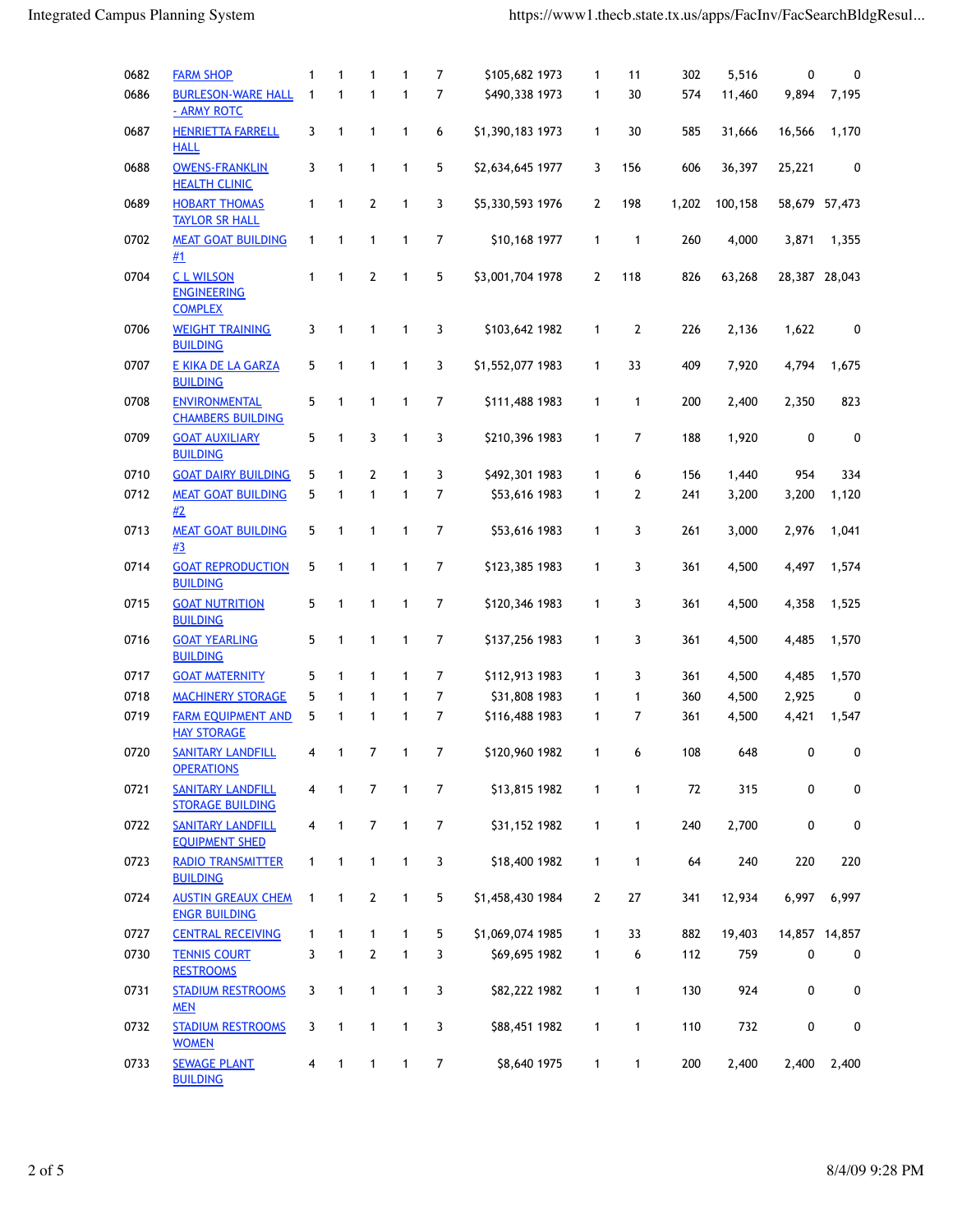| 0734 | <b>SEWAGE PLANT</b><br><b>CONTROL BUILDING</b>                 | 4            | 1                          | 1              | 1              | 7              | \$2,407,201 1994  | 1              | 10             | 270   | 3,920         | 3,486  | 3,486         |
|------|----------------------------------------------------------------|--------------|----------------------------|----------------|----------------|----------------|-------------------|----------------|----------------|-------|---------------|--------|---------------|
| 0737 | <b>PRESS BOX WESTSIDE</b><br><b>STADIUM</b>                    | 3            | 1                          | $\mathbf{1}$   | 1              | 1              | \$109,724 1983    | $\overline{2}$ | 11             | 120   | 642           | 342    | 0             |
| 0739 | <b>UTILITIES PLANT</b><br><b>ANNEX</b>                         | 4            | 1                          | $\overline{2}$ | 1              | 3              | \$4,359,803 1983  | $\mathbf{1}$   | $\overline{7}$ | 374   | 10,000        | 6,570  | 6,570         |
| 0740 | <b>CHEMICAL VOLATILE</b><br><b>STORAGE</b>                     | 1            | 1                          | $\mathbf{1}$   | 1              | 3              | \$9,703 1984      | 1              | 1              | 48    | 144           | 144    | 144           |
| 0741 | <b>JOHNSON-PHILLIP ALL</b><br><b>FAITHS CHAPEL</b>             | 1            | 1                          | 2              | 1              | 4              | \$858,582 1986    | 1              | 23             | 438   | 6,223         | 4,603  | 0             |
| 0742 | <b>WILHELMINA DELCO</b><br><b>BUILDING</b>                     | 1            | 1                          | 2              | 1              | 4              | \$4,696,784 1986  | 3              | 149            | 678   | 58,422        |        | 36,436 35,090 |
| 0743 | <b>SAM R COLLINS ENGR</b><br><b>TECH BUILDING</b>              | $\mathbf{1}$ | $\mathbf{1}$               | $\mathbf{1}$   | 1              | 4              | \$5,180,640 1987  | 3              | 158            | 1,003 | 78,945        |        | 44,429 41,848 |
| 0744 | <b>JOHN B COLEMAN</b><br><b>LIBRARY</b>                        | 1            | 1                          | 2              | 1              | 5              | \$17,898,780 1988 | 5              | 172            | 1,231 | 149,095       |        | 91,059 82,894 |
| 0745 | <b>JESSE H &amp; MARY GIBBS</b><br><b>JONES BLDG</b>           | 1            | 1                          | $\mathbf{1}$   | 1              | 4              | \$3,470,291 1988  | 1              | 127            | 803   | 35,118        | 22,188 | 7,626         |
| 0746 | <b>CALF AND HAY BARN</b>                                       | 5            | $\mathbf{1}$               | $\mathbf{1}$   | 1              | 7              | \$118,100 1988    | 1              | 6              | 180   | 1,800         | 1,389  | 486           |
| 0747 | <b>SWINE FARROWING</b><br><b>BUILDING</b>                      | 5            | $\mathbf{1}$               | 2              | 1              | 7              | \$529,440 1988    | 1              | 7              | 168   | 1,440         | 1,261  | 441           |
| 0748 | <b>SWINE FINISHING</b><br><b>BUILDING</b>                      | 5            | 1                          | 2              | 1              | 7              | \$103,600 1988    | 1              | 3              | 360   | 4,500         | 897    | 314           |
| 0749 | <b>LAYING HOUSE</b>                                            | 5            | 1                          | $\mathbf{1}$   | 1              | 7              | \$141,400 1988    | 1              | 3              | 276   | 3,300         | 3,189  | 1,116         |
| 0750 | <b>TURKEY HOUSE BLDG</b>                                       | 5            | $\mathbf{1}$               | $\mathbf{1}$   | 1              | 7              | \$132,300 1988    | 1              | 4              | 228   | 2,250         | 2,225  | 778           |
| 0751 | <b>PULLET BROILER BLDG</b>                                     | 5            | $\mathbf{1}$               | $\mathbf{1}$   | 1              | 7              | \$160,400 1988    | 1              | 3              | 300   | 3,600         | 3,276  | 1,146         |
| 0752 | OFFICE/LAB<br><b>PROCESSING BUILDING</b>                       | 5            | $\mathbf{1}$               | $\overline{2}$ | 1              | $\overline{7}$ | \$648,599 1988    | 1              | 23             | 354   | 6,109         | 3,815  | 1,334         |
| 0753 | <b>FEED MILL BUILDING</b>                                      | 5            | 1                          | $\mathbf{1}$   | 1              | 7              | \$186,608 1988    | 1              | 3              | 200   | 2,400         | 2,323  | 813           |
| 0754 | <b>HEAD HOUSE</b>                                              | 5            | $\mathbf{1}$               | $\mathbf{1}$   | 1              | $\overline{7}$ | \$82,400 1988     | 1              | 10             | 263   | 2,620         | 1,309  | 492           |
| 0755 | <b>GREEN HOUSE ONE</b>                                         | 5            | $\mathbf{1}$               | 2              | $\mathbf{1}$   | $\overline{7}$ | \$179,953 1988    | 1              | 1              | 145   | 1,260         | 1,217  | 426           |
| 0756 | <b>GREEN HOUSE TWO</b>                                         | 5            | $\mathbf{1}$               | $\overline{2}$ | $\mathbf{1}$   | 7              | \$181,257 1988    | 1              | $\mathbf{1}$   | 145   | 1,260         | 1,207  | 422           |
| 0757 | <b>SWINE GESTATION</b><br><b>BLDG</b>                          | 5            | 1                          | $\mathbf{1}$   | 1              | 7              | \$67,400 1988     | 1              | 1              | 150   | 1,400         | 1,400  | 490           |
| 0758 | <b>LEROY MOORE GYM</b>                                         | 1            | 1                          | 2              | 1              | 5              | \$2,679,991 1988  | 1              | 37             | 944   | 45,700        |        | 29,558 29,420 |
| 0760 | <b>INTRAMURAL</b><br><b>EQUIPMENT ISSUE</b><br><b>BLDG</b>     | 3            | $\mathbf{1}$               | $\mathbf{1}$   | 1              | 3              | \$80,000 1988     | 1              | 7              | 146   | 1,296         | 1,166  | 0             |
| 0761 | <b>CARDEN-WALLER</b><br><b>COOPERATIVE</b><br><b>EXTENSION</b> | $\mathbf{1}$ | $\overline{\phantom{0}}$ 1 | 1              | $\overline{1}$ | 4              | \$2,035,174 1992  | $\mathbf{1}$   | 77             | 852   | 23,000        | 13,000 | 0             |
| 0763 | <b>CHEMICAL STORAGE -</b><br><b>WASTE WATER</b>                | 4            | $\mathbf{1}$               | $\mathbf{1}$   | 1              | 3              | \$27,709 1986     | $\mathbf{1}$   | 3              | 62    | 198           | 168    | 168           |
| 0764 | <b>CHEMICAL STORAGE -</b><br><b>POWER PLANT</b>                | 4            | $\mathbf{1}$               | $\mathbf{1}$   | 1              | 3              | \$27,709 1986     | $\mathbf{1}$   | 3              | 62    | 198           | 168    | 168           |
| 0774 | <b>GRADUATE NORTH</b><br><b>WEST CAMPUS</b>                    | $\mathbf{1}$ | 3                          | $\mathbf{1}$   | 4              | 4              | \$196,989 1988    | $\mathbf{1}$   | 41             | 544   | 10,784        | 9,664  | 9,664         |
| 0775 | <b>STUDENT PARK</b><br><b>RESTROOMS</b><br><b>MEN/WOMEN S</b>  | 3            | $\mathbf{1}$               | $\mathbf{1}$   | 1              | 3              | \$36,177 1998     | $\mathbf{1}$   | 3              | 102   | 650           | 0      | 0             |
| 0779 | <b>W A TEMPTON SR. MSC</b><br><b>BLDG</b>                      | 3            | 1                          | $\mathbf{1}$   | $\overline{2}$ | 5              | \$25,095,966 2003 | 3              | 215            |       | 1,204 126,083 | 67,522 | 8,257         |
| 0780 | <b>SOLAR OBSERVATORY</b>                                       | 1            | 1                          | 1              | $\mathbf{1}$   | 6              | \$169,257 1998    | $\mathbf{1}$   | $\overline{4}$ | 114   | 821           | 533    | 533           |
| 0783 | <b>N A KENNEDY</b><br><b>ARCHECTURE BLDG</b>                   | 1            | 1                          | $\mathbf{1}$   | $\mathbf{2}$   | 3              | \$25,130,747 2005 | 3              | 174            | 1,358 | 103,421       |        | 58,326 58,326 |
| 0784 | <b>EQUIPMENT BARN</b>                                          | 5            | $\mathbf{1}$               | 1              | 1              | $\overline{7}$ | \$277,385 1999    | $\mathbf{1}$   | $\overline{4}$ | 388   | 8,784         | 8,551  | 8,551         |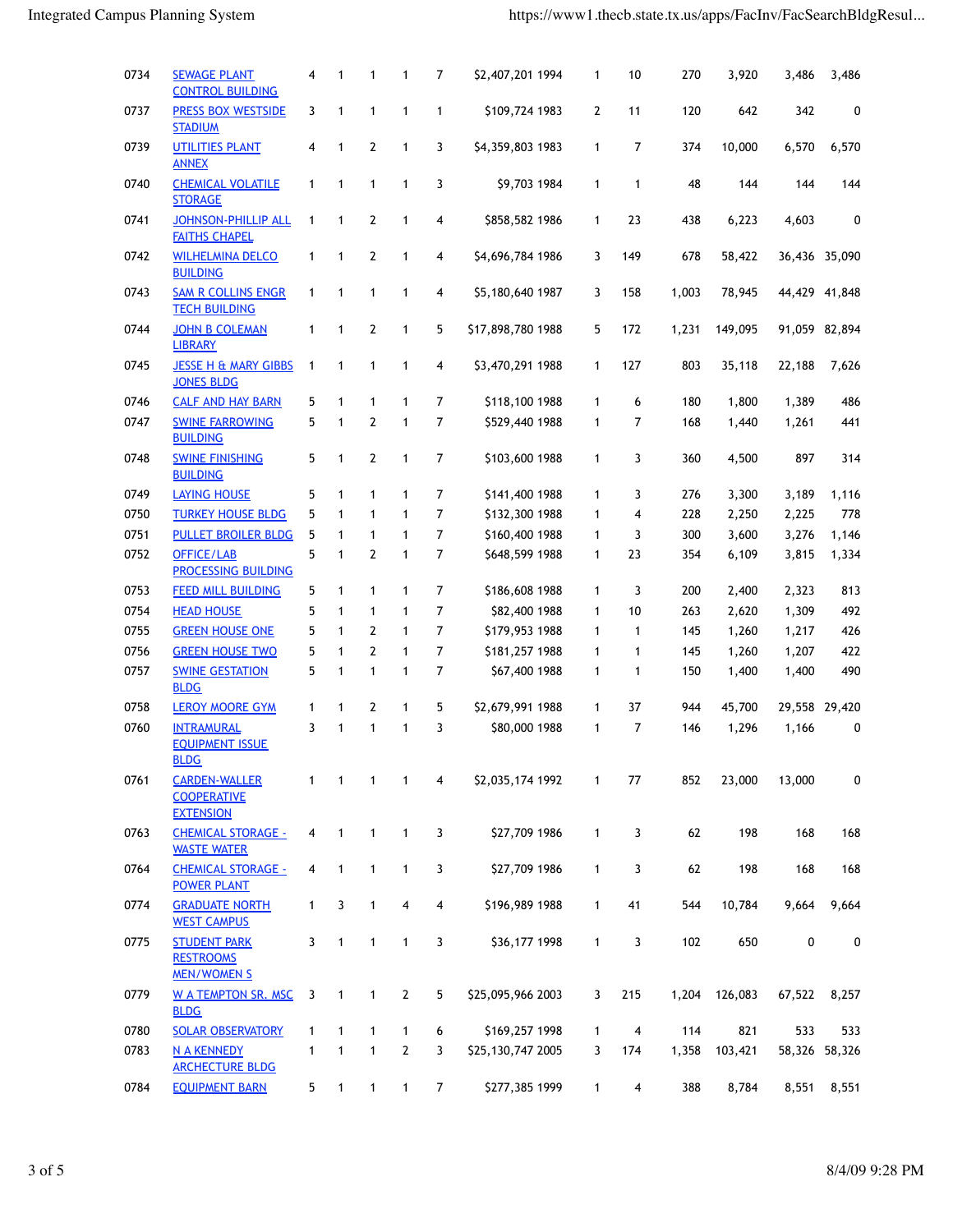| 0785 | <b>4-H CAMP DINNING</b><br><b>HALL</b>                  | 8            | 3            | 2              | 5              | 3                       | \$242,062 1972                              | 1              | 7              | 262   | 4,522                       | 4,514          | 0                |  |  |
|------|---------------------------------------------------------|--------------|--------------|----------------|----------------|-------------------------|---------------------------------------------|----------------|----------------|-------|-----------------------------|----------------|------------------|--|--|
| 0789 | <b>JUVENILE JUSTICE &amp;</b><br><b>PSYCHOLOGY BLDG</b> | $\mathbf{1}$ | $\mathbf{1}$ | $\mathbf{1}$   | $\overline{2}$ | 4                       | \$15,913,479 2006                           | 3              | 255            | 693   | 57,514                      |                | 37,722 36,034    |  |  |
| 0790 | E E O'BANION SCIENCE<br><b>BUILDING</b>                 | 1            | 1            | 1              | 2              | 4                       | \$25,350,755 2001                           | 4              | 209            | 1,514 | 166,629                     |                | 96,037 95,392    |  |  |
| 0791 | <b>UNIVERSITY CENTER -</b><br><b>WOODLANDS</b>          | 1            | 3            | $\mathbf{1}$   | 4              | 4                       | \$11,399 1996                               | 3              | $\overline{2}$ | 148   | 1,369                       | 1,300          | 1,300            |  |  |
| 0793 | <b>NEW ELECTRICAL</b><br><b>ENGINEERING BLDG</b>        | 1            | 1            | $\mathbf{1}$   | 2              | 5                       | \$12,349,648 2005                           | 3              | 111            | 657   | 48,787                      |                | 24,345 23,910    |  |  |
| 0799 | <b>NEW HEAT</b><br><b>EXCHANGER BLDG</b>                | 4            | $\mathbf{1}$ | 1              | 1              | 4                       | \$587,043 2000                              | 1              | $\mathbf{1}$   | 134   | 1,120                       | 0              | 0                |  |  |
| 0800 | <b>PUMP ROOM WATER</b><br><b>TOWER</b>                  | 4            | $\mathbf{1}$ | 1              | 1              | 3                       | \$263,150 2000                              | $\mathbf{1}$   | $\mathbf{1}$   | 104   | 900                         | 847            | 847              |  |  |
| 0810 | <b>PVAMU C. NURS. IN</b><br><b>HUNTSVILLE</b>           | $\mathbf{1}$ | 3            | 1              | 4              | 5                       | \$1 2002                                    | $\overline{2}$ | 2              | 76    | 514                         | 514            | 514              |  |  |
| 0816 | <b>RADIO TRANSMITTER</b><br><b>TWO</b>                  | $\mathbf{1}$ | 1            | $\mathbf{1}$   | 1              | 3                       | \$12,600 1993                               | 1              | 1              | 88    | 420                         | 413            | 413              |  |  |
| 0817 | <b>WATER TOWER ADMIN</b><br><b>BLDG</b>                 | 4            | 1            | 1              | 1              | 7                       | \$4,000 2000                                | 1              | 1              | 64    | 252                         | 192            | 192              |  |  |
| 0818 | <b>SWIMMING POOL</b><br><b>CHEMICAL SHED</b>            | 1            | 1            | 1              | 1              | 3                       | \$7,268 1964                                | $\mathbf{1}$   | $\mathbf{1}$   | 48    | 140                         | 121            | 121              |  |  |
| 0819 | <b>4-H PAVILION</b>                                     | 8            | 3            | $\mathbf{2}$   | 5              | 3                       | \$264,096 1972                              | $\mathbf{1}$   | 4              | 275   | 4,735                       | 4,735          | 0                |  |  |
| 0820 | $4-H$<br><b>INFIRMARY/NURSES</b><br><b>BLDG</b>         | 8            | 3            | $\overline{2}$ | 5              | 3                       | \$24,034 1972                               | $\mathbf{1}$   | 6              | 82    | 419                         | 401            | 0                |  |  |
| 0821 | 4-H CABIN#1                                             | 8            | 3            | $\mathbf{2}$   | 5              | 3                       | \$97,569 1972                               | 1              | 4              | 168   | 1,741                       | 1,741          | 0                |  |  |
| 0822 | 4-H CABIN #2                                            | 8            | 3            | $\mathbf{2}$   | 5              | 3                       | \$114,465 1972                              | 1              | 6              | 180   | 2,135                       | 2,132          | 0                |  |  |
| 0823 | <b>4-H STORAGE HOUSE</b>                                | 8            | 3            | $\overline{2}$ | 5              | 3                       | \$42,490 1972                               | 1              | 2              | 110   | 766                         | 766            | 0                |  |  |
| 0824 | 4-H WELL HOUSE #1                                       | 8            | 3            | $\overline{2}$ | 5              | 3                       | \$1,289 1972                                | 1              | $\mathbf{1}$   | 26    | 40                          | 0              | 0                |  |  |
| 0825 | 4-H WELL HOUSE #2                                       | 8            | 3            | $\overline{2}$ | 5              | 3                       | \$1,289 1972                                | 1              | 1              | 26    | 40                          | $\mathbf 0$    | 0                |  |  |
| 0826 | 4-H METAL FOOD<br><b>STORAGE SHED</b>                   | 8            | 3            | $\overline{2}$ | 5              | 3                       | \$13,733 1972                               | 1              | $\mathbf{1}$   | 64    | 240                         | 240            | 0                |  |  |
| 0827 | <b>4-H CAMP DIRECTOR S</b><br><b>HOUSE</b>              | 8            | 3            | 2              | 5              | 3                       | \$41,346 1972                               | 1              | 10             | 110   | 749                         | 728            | 0                |  |  |
| 0828 | <b>4-H STORAGE HOUSE</b><br>#2                          | 8            | 3            | $\overline{2}$ | 5              | 3                       | \$5,722 1972                                | 1              | 2              | 38    | 92                          | 91             | 0                |  |  |
| 0829 | 4-H CABIN #3                                            | 8            | 3            | $\mathbf{2}$   | 5              | 3                       | \$105,821 1972                              | $\blacksquare$ | 7              | 154   | 1,477                       | 1,053          | 0                |  |  |
| 0830 | 4-H CABIN #4                                            | 8            | 3            | $\mathbf{2}$   | 5              | 3                       | \$94,136 1972                               | 1              | 4              | 166   | 1,890                       | 1,869          | 0                |  |  |
| 0831 | 4-H CABIN #5                                            | 8            | 3            | $\overline{2}$ | 5              | 3                       | \$410,775 1972                              | 1              | 7              | 168   | 1,742                       | 1,368          | 0                |  |  |
| 0832 | <b>UTILITY STORAGE</b><br><b>SHED</b>                   | 4            | $\mathbf{1}$ | $\mathbf{1}$   | $\mathbf{1}$   | 7                       | \$26,000 2006                               | $\mathbf{1}$   | 1              | 88    | 484                         | 462            | 462              |  |  |
| 0833 | <b>NEW NURSING</b><br><b>BUILDING</b>                   | 1            | 3            | $\mathbf{1}$   | $\overline{2}$ | $\overline{4}$          | \$40,712,126 2006                           | 12             | 367            | 910   | 552,849                     | 408,596 57,590 |                  |  |  |
| 0834 | <b>ATHLETIC</b><br><b>ADMINISTRATION BLDG</b>           | 3            | $\mathbf{1}$ | $\mathbf{1}$   | $\mathbf{1}$   | $\overline{7}$          | \$600,000 2006                              | $\mathbf{1}$   | 47             | 348   | 6,840                       | 4,528          | 0                |  |  |
| 0835 | <b>AG RESEARCH</b><br><b>STORAGE SHED</b>               | 5            | $\mathbf{1}$ | $\mathbf{1}$   | $\mathbf{1}$   | $\overline{7}$          | \$174,549 2006                              | $\mathbf{1}$   | $\mathbf{1}$   | 228   | 3,168                       | 3,111          | 0                |  |  |
| 0839 | <b>MSC STORAGE SHED</b>                                 | 3            | $\mathbf{1}$ | $\mathbf{1}$   | $\mathbf{1}$   | $\overline{\mathbf{4}}$ | \$125,000 2006                              | 1              | 1              | 122   | 924                         | 875            | 0                |  |  |
| 0842 | <b>LONE STAR COLLEGE</b><br><b>CY-FAIR</b>              | $\mathbf{1}$ | 3            | $\mathbf{1}$   | 4              | 3                       | \$5,000 2008                                | $\mathbf{2}$   | $\mathbf{2}$   | 168   | 1,620                       | 1,620          | 1,620            |  |  |
| 0843 | <b>WINDFERN HIGH</b><br><b>SCHOOL</b>                   | 1            | 3            | $\mathbf{1}$   | 5              | 3                       | \$1 2008                                    | $\mathbf{1}$   | $\mathbf{1}$   | 88    | 484                         | 484            | 484              |  |  |
| 0844 | <b>4-H NURSING</b><br><b>BUILDING #2</b>                | $\mathbf{1}$ | 3            | $\mathbf{1}$   | 5              | $\boldsymbol{7}$        | \$25,000 2008                               | $\mathbf{1}$   | 6              | 152   | 826                         | 736            | $\boldsymbol{0}$ |  |  |
|      |                                                         |              |              |                |                |                         | <b>TOTALS (119 Buildings)</b> \$258,279,103 |                | 4,500          |       | 2,436,862 1,524,616 868,989 |                |                  |  |  |